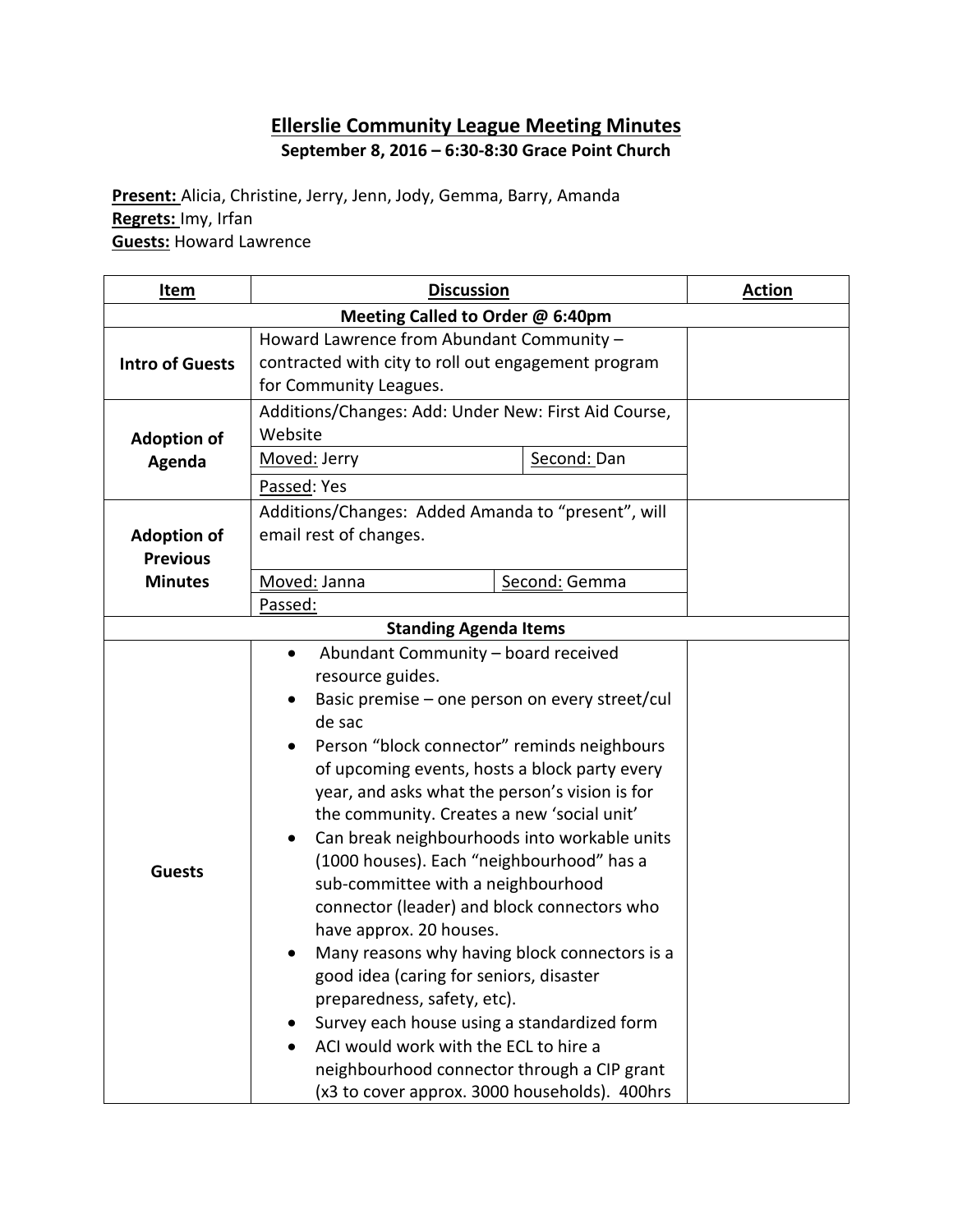|                                         | to find 50 block connectors, after these block<br>connectors are found the person could<br>continue in that role unpaid.<br>ACI trains the coordinators, walks with them<br>$\bullet$<br>through the neighbourhood<br>ACI asks for approx. \$2000 for the initiative (CIP<br>looks at it as a \$20-30,000 endeavor.                                                                                                                                                                                                                                                                                                                                                                                                                                                        |                                                                                                                                                                    |
|-----------------------------------------|----------------------------------------------------------------------------------------------------------------------------------------------------------------------------------------------------------------------------------------------------------------------------------------------------------------------------------------------------------------------------------------------------------------------------------------------------------------------------------------------------------------------------------------------------------------------------------------------------------------------------------------------------------------------------------------------------------------------------------------------------------------------------|--------------------------------------------------------------------------------------------------------------------------------------------------------------------|
| <b>CRC Update</b>                       | See Update<br>$\bullet$<br>Recreation Network - trying to network with<br>agencies and community leagues. Want to<br>invite the ECL to attend a social event to<br>connect with non-profits, etc around our<br>community. Hopefully will be in October, will<br>contact league to see what we'd like in the<br>event. Also will have a bigger event in January<br>with a guest speaker<br>Year Round greenshack will start again soon<br>$\bullet$<br>Canada 150 Grant - new initiatives can apply<br>$\bullet$<br>for this grant.<br>Open house for concept design for SE District<br>Park (south of orchards) to open new<br>recreation center. Tuesday Sept 13 7-8:30pm at<br>meadows recreation center Rm 101. Will have<br>concept design. Will have library as well. |                                                                                                                                                                    |
| <b>Reports</b>                          | Treasurer<br>Discussion about bank account balances<br>Financials 2015/2016 presented.<br>Trending financials from 2010-2016 presented<br>2016/2017 budget deliberated<br>Budget requests submitted from Social,<br>Memberships and President.                                                                                                                                                                                                                                                                                                                                                                                                                                                                                                                             | <b>Amanda to bring</b><br>balances of all<br>accounts for<br>discussion next<br>meeting.<br><b>Gemma to look</b><br>into TechSoup for<br>discounted<br>Quickbooks. |
|                                         | <b>Old Business</b>                                                                                                                                                                                                                                                                                                                                                                                                                                                                                                                                                                                                                                                                                                                                                        |                                                                                                                                                                    |
| <b>Charlesworth</b><br><b>Park Sign</b> | Haven't heard from the city about locations.<br>$\bullet$<br>Alicia will submit applications for the three<br>locations and see what happens.<br>Easiest location would be at park, could also<br>$\bullet$<br>get grant, but not best location.<br>League agrees best would be outside of park<br>for visibility.                                                                                                                                                                                                                                                                                                                                                                                                                                                         |                                                                                                                                                                    |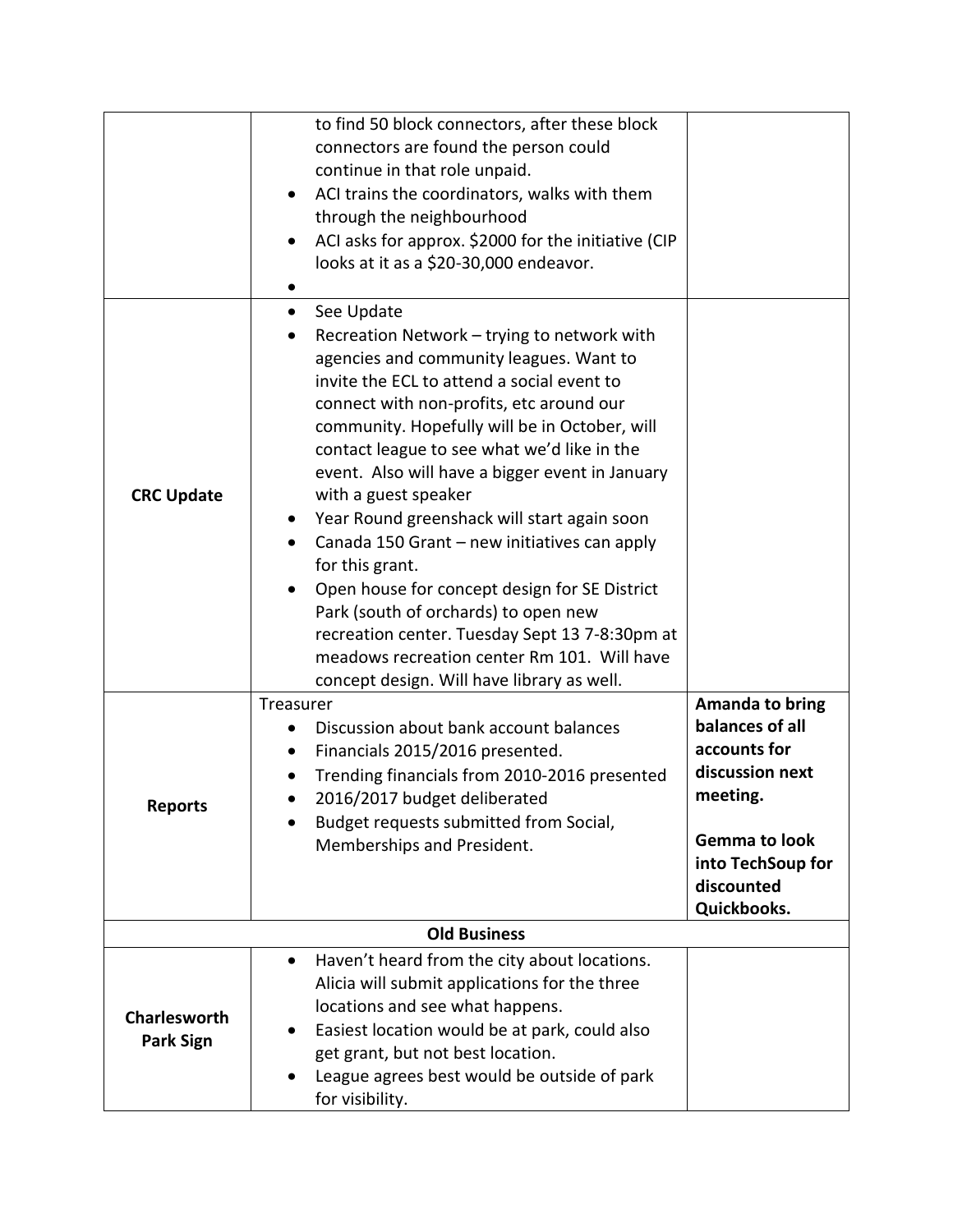|                         | 4 cultural groups have signed up. All groups<br>$\bullet$  | Amanda to send            |
|-------------------------|------------------------------------------------------------|---------------------------|
|                         | want to sell things, Janna has said no, but they           | Beau invoice for          |
|                         | can make contacts to sell things later.                    | movie.                    |
|                         | Has received responses from everyone except                |                           |
|                         | Imy. Alicia will call.                                     | Dan - turn on             |
|                         | Alicia will do signs.                                      | fridge Friday             |
|                         | RBC and gracepoint will have a table.                      | before event.             |
|                         | ADmazing books and 50/50 tickets to sell at                |                           |
| Community               | membership table. Will have square.                        | Jenn to grab              |
| <b>League Day</b>       | Whimsical Entertainment - one person at table              | hockey game and           |
|                         | Orbis cannot attend.                                       | connect 4                 |
|                         | Co-Op has given us \$200 giftcard. 40c/ice                 |                           |
|                         | cream cup at cost.                                         | Barry to contact          |
|                         |                                                            | <b>Magnetic Signs for</b> |
|                         | League needs to purchase drinks/chips and<br>condiments.   | CL Day                    |
|                         |                                                            |                           |
|                         | Set up for 1pm                                             |                           |
|                         | Gemma to grab free city passes.                            |                           |
|                         | Jerry did not hear back from Save-On                       |                           |
| Popsicles in the        | One case of freezies left in Freezer - bring to            |                           |
| Park                    | community league day.                                      |                           |
|                         | Was a success - should do again next summer.               |                           |
|                         | <b>New Business</b>                                        |                           |
|                         | MWPC meeting last week, Alicia asked board if<br>$\bullet$ |                           |
|                         | they had experience building an arena. Alicia              |                           |
|                         | will speak with the Meadows and Ridgewood.                 |                           |
|                         | Ridgewood has the boards in good condition,                |                           |
|                         | would be willing to sell to us possibly.                   |                           |
| <b>Hockey Arena</b>     | 4 Season with building \$700-800,000.                      |                           |
|                         | \$400,000 without a building.                              |                           |
|                         | Possibility to have snowbank rink maintained               |                           |
|                         | by community.                                              |                           |
|                         | Meadows has had issues getting theirs in, 5-6yr            |                           |
|                         | process.                                                   |                           |
|                         | BBQ is on Sunday - league has done Popcorn<br>٠            | Grab flag banner,         |
| <b>GPC Fall Kickoff</b> | Janna, Christine, Gemma & Amanda can help.                 | flyers, volunteer         |
| <b>BBQ</b>              | Popcorn started at 11am, done by 2pm.                      | list for CL Day and       |
|                         | Advertise community league events.                         | tent.                     |
|                         | Standard (Nov 5 & 12 \$120 + GST) & Emergency<br>$\bullet$ |                           |
|                         | (Nov 5, \$75 + GST) 8am-4pm                                |                           |
| <b>First Aid Course</b> |                                                            |                           |
|                         | Can deliberate during budget talks.                        |                           |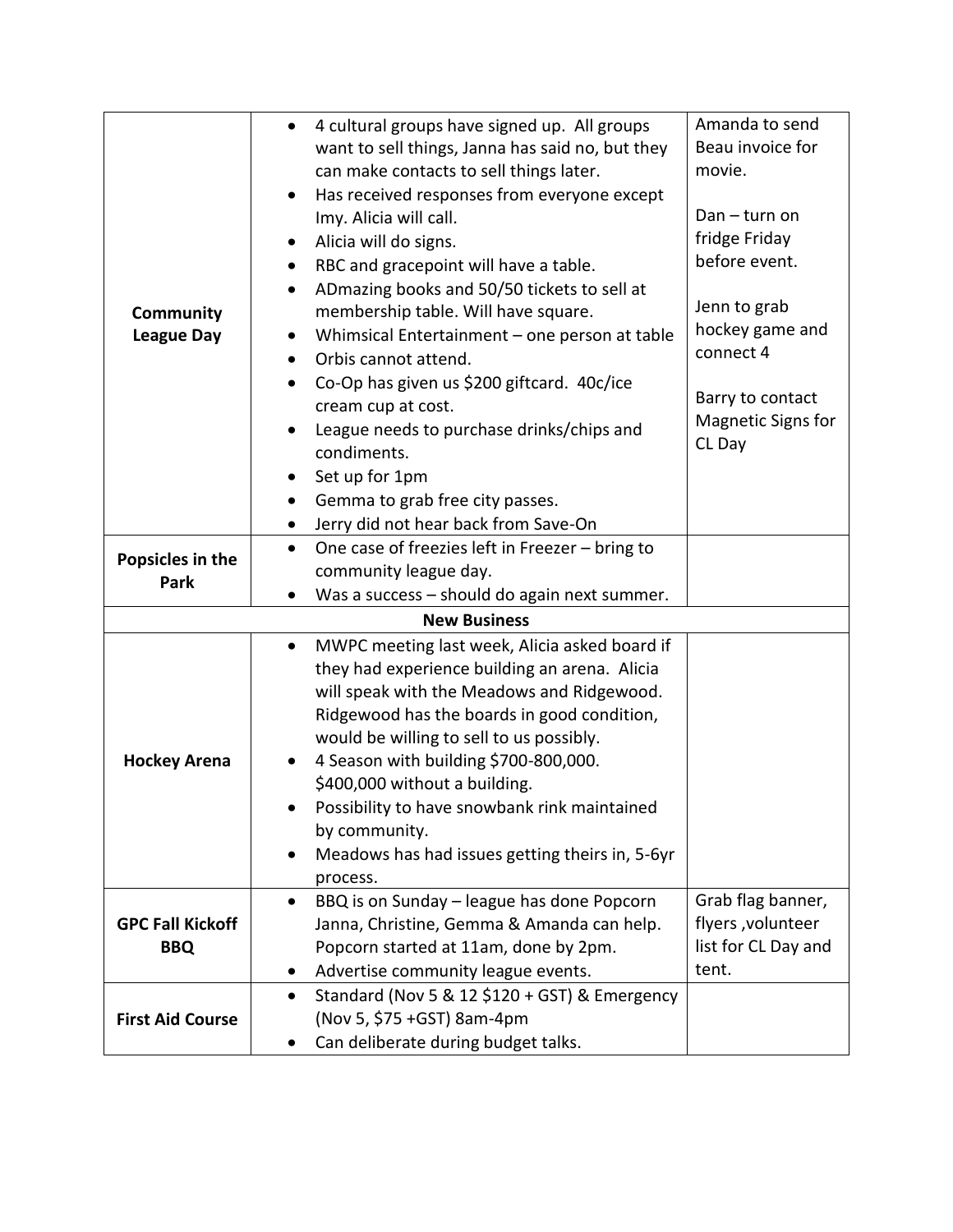| Website              | Webmail – SSL error noted<br>$\bullet$<br>Not secure membership form on ECL website<br>$\bullet$<br>noted by community member. Solution is an<br>SSL certificate, approx. \$5-10/m to have a<br>secure email/website. | Barry to look into<br>cost for SSL<br>certificate. |  |  |
|----------------------|-----------------------------------------------------------------------------------------------------------------------------------------------------------------------------------------------------------------------|----------------------------------------------------|--|--|
| <b>Notes:</b>        |                                                                                                                                                                                                                       |                                                    |  |  |
| Adjournment @ 9:07pm |                                                                                                                                                                                                                       |                                                    |  |  |

## **Next Meeting**: September 8, 2016 @ 1830 Grace Point Church - AGM

## Aug 2016 CRC Update for **Ellerslie Community League**

Submitted by: Jody Nelson 780 496-5921 Community Recreation Coordinator, Neighbourhoods & Parks Southeast

#### **FOLLOW UP FROM LAST MEETING**

- 1. Sent info re: Community League sign. Waiting to hear back from transportation on possible locations. Once the location is confirmed you will need to send in a project request form.
- 2. I have a copy of the community event equipment list for you event. Please submit at your earliest convenience if you have upcoming events and would like to use City equipment

#### **GENERAL**

## 1. **The Park Bench e-NEWSLETTER:**

 Each month you will discover a variety of recreational programs and events, parks/green space initiatives, and social services available across the City of Edmonton, as well as news that is specific to your quadrant of the city (SW, SE, NW, and NE including downtown). To subscribe: [http://www.edmonton.ca/programs\\_services/for\\_communities/the-park-bench-enewsletter.aspx](http://www.edmonton.ca/programs_services/for_communities/the-park-bench-enewsletter.aspx)

#### **RECREATION PROGRAMS & EVENTS**

## **1. Summer Programs**

**2. Green Shack**

| <b>Site Name</b> | Total # of     | Total # of          | Average             |
|------------------|----------------|---------------------|---------------------|
|                  | <b>Entries</b> | <b>Participants</b> | <b>Participants</b> |
| Ellerslie (PM)   | 20             | 174                 | 8.7                 |

#### **PARKLAND**

## **1. Green Shacks**

• The City is planning on leaving the green shacks at all park sites year round to save on transportation costs.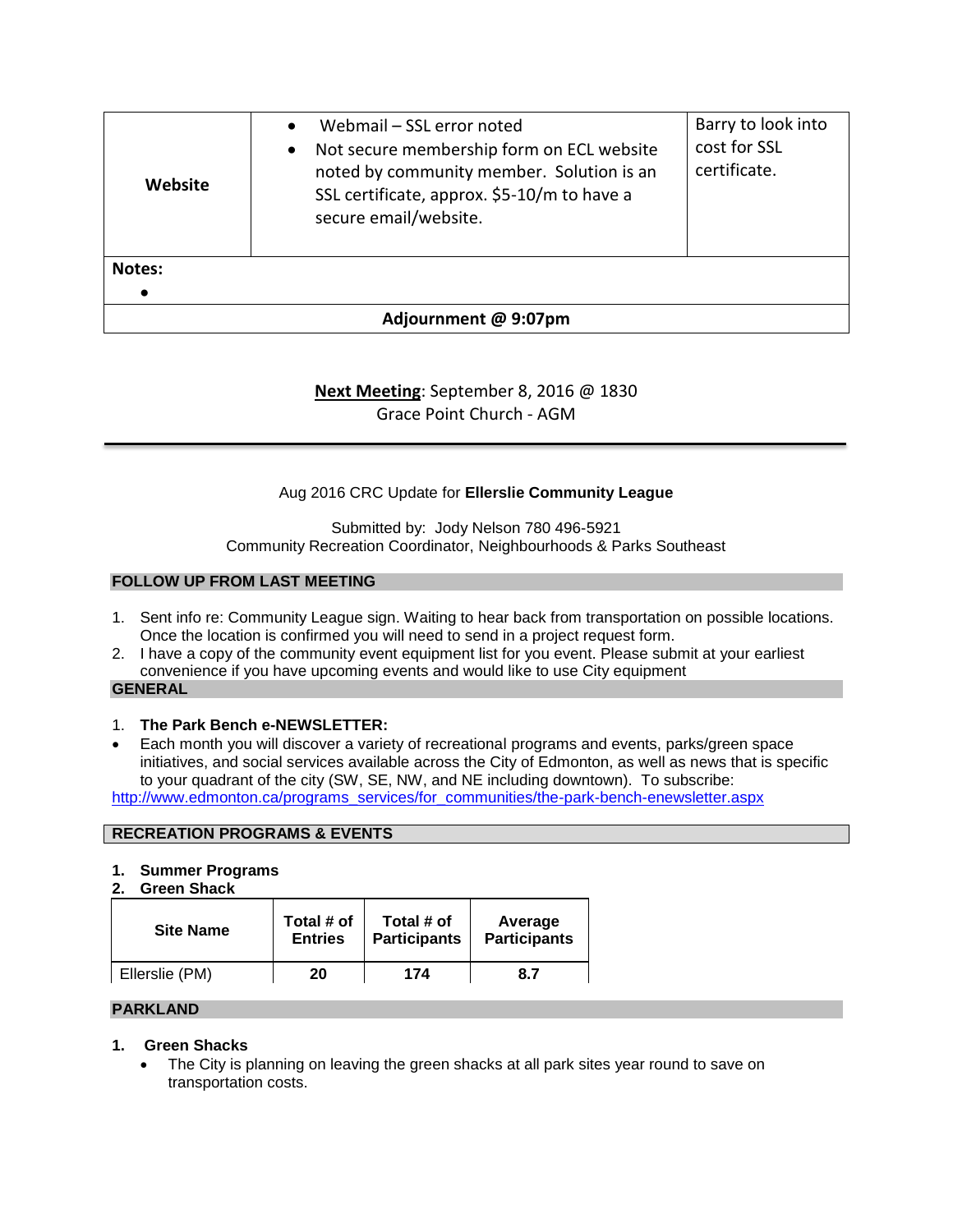## **OPPORTUNITIES, GRANTS & FUNDING**

### **1. Free Community Volunteer Training**

 This session will be focused on preparing activities for Community League Day! **When**: Wednesday, August 17th, 2016 **Where**: Ottewell Community League (5920 93a Ave NW, Edmonton)

**Time**: 6:00 – 7:30 PM

**Course Code**: 566568 Please register on e-reg or through 311

## 2. **ENERGY EFFICIENCY IMPLICATIONS FOR NONPROFITS**

*Edmonton Chamber of Voluntary Organizations and the Pembina Institute* **August 31, 8:30 a.m. to noon Fantasyland Hotel \$15 for** ECVO **members; \$20 for non-members**

- This [session](http://r20.rs6.net/tn.jsp?f=001FYj8bJPmbcQtVDCLwl9aOmrifGuTZrbOS8NijboCEaA3Oh2VQBlzc5k7KiAoDy6GoVMag3nctDy5gQjmZolGXBxBn_HVcUmukQzeFRG5dRx1lLWFH_Rj1uiMDfds6Y8jYvl1ePIIL6fOxTlMvDbbGCV9MdeGN1Pj3YeQBZ0jmH_2VArpedaxz2tlvqokn42F940omdjWH0fvLfj2qOt31Yqx3GCISHXo&c=JWa0o4s9l5q_7wNPJI2wd828tq2vFXeqxZ3STPPx0WMoc6s76Mm78Q==&ch=UELMmIKQg7p40EWq3XNPheatgClG4ipYlInrIazY6Ff1kjxjjMOKVg==) will provide information about energy efficiency initiatives and programs implemented in other centres in North America. You will also learn about the latest developments from the Alberta Climate Change Office; specifically its' plan to involve nonprofits in helping to shape energy efficiency programs.
- Members of the Alberta Energy Efficiency Panel will be in attendance to hear your thoughts and ideas on the types of programs and supports that would help nonprofit organizations transition to a lowcarbon economy.
- Register at: [https://www.eventbrite.ca/e/energy-efficiency-implications-for-nonprofits-tickets-](https://www.eventbrite.ca/e/energy-efficiency-implications-for-nonprofits-tickets-26329408971)[26329408971](https://www.eventbrite.ca/e/energy-efficiency-implications-for-nonprofits-tickets-26329408971)

## 3. **Think Tank Conversations: Diversity in your voluntary program**

When: August 31, 2016 9:00 a.m. - 11:00 a.m.

Where: ECVO/ALIGN Training Room Suite 258, Bonnie Doon Professional Centre

- How do you welcome and affirm diverse volunteers?
- Who is missing from your volunteer base and how do you recruit them?
- What are the barriers to entry for diverse volunteers?
- Join us and evaluate your voluntary program's inclusion practices. Delve into activities that will strengthen your understanding. Learn from others and explore how your volunteer program can celebrate diversity.
- Attend this brainstorming, problem-solving and idea sharing session with an open mind and you will come away feeling rejuvenated and ready to take action!
- Free registration at: [https://www.eventbrite.ca/e/think-tank-conversations-diversity-in-your-voluntary](https://www.eventbrite.ca/e/think-tank-conversations-diversity-in-your-voluntary-program-tickets-20003149960)[program-tickets-20003149960](https://www.eventbrite.ca/e/think-tank-conversations-diversity-in-your-voluntary-program-tickets-20003149960)

## **4. Community groups invited to celebrate Canada's 150th**

- $\bullet$  2017 will mark Canada's 150<sup>th</sup> anniversary. The City of Edmonton is looking to celebrate this milestone Edmonton-style!
- The City is accepting applications from non-profit organizations that want to host a special event in honour of our nation's 150th anniversary.
- Consideration will be given to celebrations that will engage, connect and inspire Edmontonians, that exhibit collaborative partnerships within the community, and that highlight a "made-in-Edmonton"



approach to celebrating Canada's 150th anniversary of Confederation.